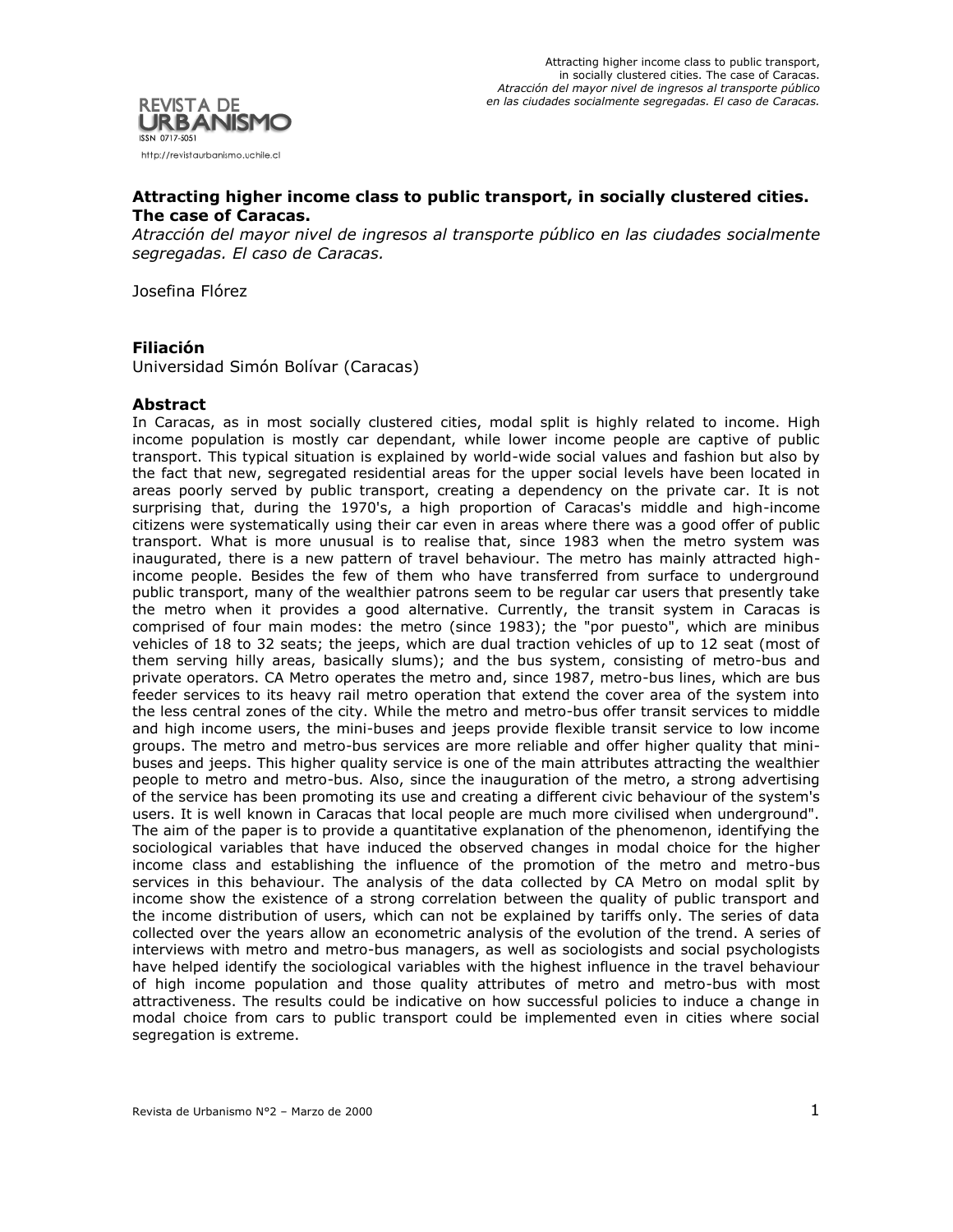



#### **Key words**

Modal split, Caracas.

#### **Resumen**

*En Caracas, como en la mayoría de las ciudades socialmente segregadas, la distribución modal del transporte está muy relacionada con los ingresos. El objetivo de este trabajo es proporcionar una explicación cuantitativa del fenómeno, identificar de las variables sociológicas que han provocado los cambios observados en la elección entre modos de transporte para la clase de ingresos más altos y establecer la influencia de la promoción del metro y de autobús de metro en este comportamiento. El análisis de los datos recogidos por CA Metro sobre la distribución modal de los ingresos muestra la existencia de una fuerte correlación entre la calidad del transporte público y la distribución del ingreso de los usuarios, que no puede explicarse sólo por las tarifas. La serie de datos recopilados en los últimos años permiten un análisis econométrico de la evolución de la tendencia. Una serie de entrevistas con el metro y los administradores de metro-bus, así como sociólogos y psicólogos sociales han ayudado a identificar las variables sociológicas de mayor influencia en el comportamiento de viaje de la población de altos ingresos y los atributos de calidad de metro y autobús de metro con más atractivo. Los resultados podrían ser indicativos de cómo las políticas de éxito para inducir un cambio en la elección modal de los vehículos al transporte público, podría ser aplicado incluso en ciudades donde la segregación social es extrema.*

#### **Palabras claves**

*Distribución modal del transporte, Caracas.*

#### **Summary**

Introduction

1.- Caracas urban development

- 2.- The urban transport system in Caracas
- 3.-The effects of marketing and quality of service in the social mix of public transport users
- 3.1.- The design of a user-oriented policy
- 3.1.1.- Persuasive control
- 3.1.2.- Service quality
- 3.1.3.- Staff training
- 3.1.4.- User education and guidance
- 3.2.- Characteristics of Metro users and their trips
- 3.2.1.- Socio-economic data
- 4.- Spatial segregation and modal split
- 4.1.- Caracas, a socially clustered city
- 4.2.- Comparison of income levels between Metro users and the general population
- 4.4.- Relationship between residential area and modal split
- 4.3.- Car ownership and correlation with public transport usage in Metro served areas
- 5.- Quality of service and income level of public transport users
- 6.-Conclusions

Acknowledgement

References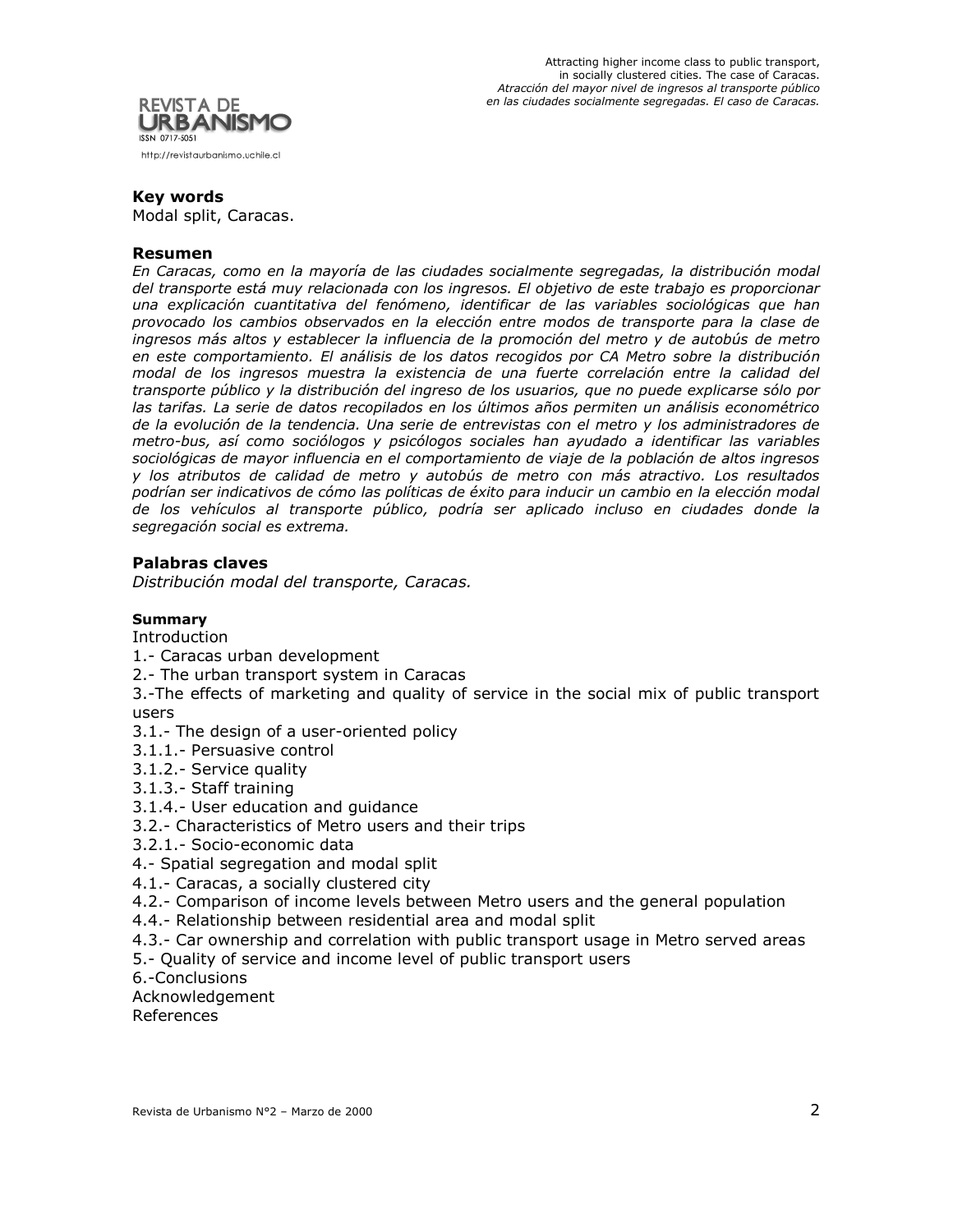

## **Introduction**

In Caracas, as in most socially clustered cities, modal split is highly related to income. High-income population is mostly car dependent, while lower income people are captive of public transport. This is a typical situation in many cities of less developed countries. In Caracas this link between modal split and income was reinforced by the construction of segregated residential areas for the upper social levels in areas poorly served by public transport. During the 1970's, a high proportion of Caracas's middle and high-income citizens were systematically using their car even in areas where there was a good offer of public transport. It is therefore interesting to realise that, since 1983, when the Metro system was inaugurated, there is a new pattern of travel behaviour. The Metro has attracted higher income users to public transport. An important proportion of them is a regular car user that presently takes the Metro when it provides a good alternative.

Currently, the transit system in Caracas is comprised of four main modes: the Metro (since 1983); the *por puesto*, which are minibus vehicles of 18 to 32 seats; the jeeps, which are dual traction vehicles of up to 12 seat (most of them serving hilly areas, basically slums); and the bus system, consisting of Metro-bus and private operators. CA Metro operates the Metro and, since 1987, Metro-bus lines, which extend the cover area of the system into the less central zones of the city. The Metro and Metro-bus services are more reliable and offer higher quality that mini-buses and jeeps. Also, since the inauguration of the Metro, a strong advertising of the service has been promoting its use and creating a different civic behaviour of the system's users. It is well known in Caracas that local people "are much more civilised when underground". This combination of improved supply and user-oriented policy has been successful in attracting a new class of users to the public transport system.

The aim of the paper is to provide a quantitative explanation of this social phenomenon, identifying the sociological variables that have induced the observed changes in modal choice for the higher income class and establishing the influence of the promotion of the Metro service on this behaviour. The series of data collected over the years allow an econometric analysis of the evolution of the trend. Interviews with Metro and Metro-bus managers, as well as sociologists and social psychologists have helped identify the sociological variables with the highest influence on travel behaviour and those quality attributes of Metro and Metro-bus with most attractiveness.

This paper is structured in seven sections including this introduction and the conclusions. The second section is an overview of the urban development of Caracas. The third section refers to its transport system. The fourth section explains the advertising and promotion campaigns that CA Metro has carried out to attract new users and to induce civic behaviour in the Metro system; it also presents the evolution of the characteristics of the Metro users. The spatial segregation of the population in Caracas and its relationship with modal split is analysed in section fifth. Finally, the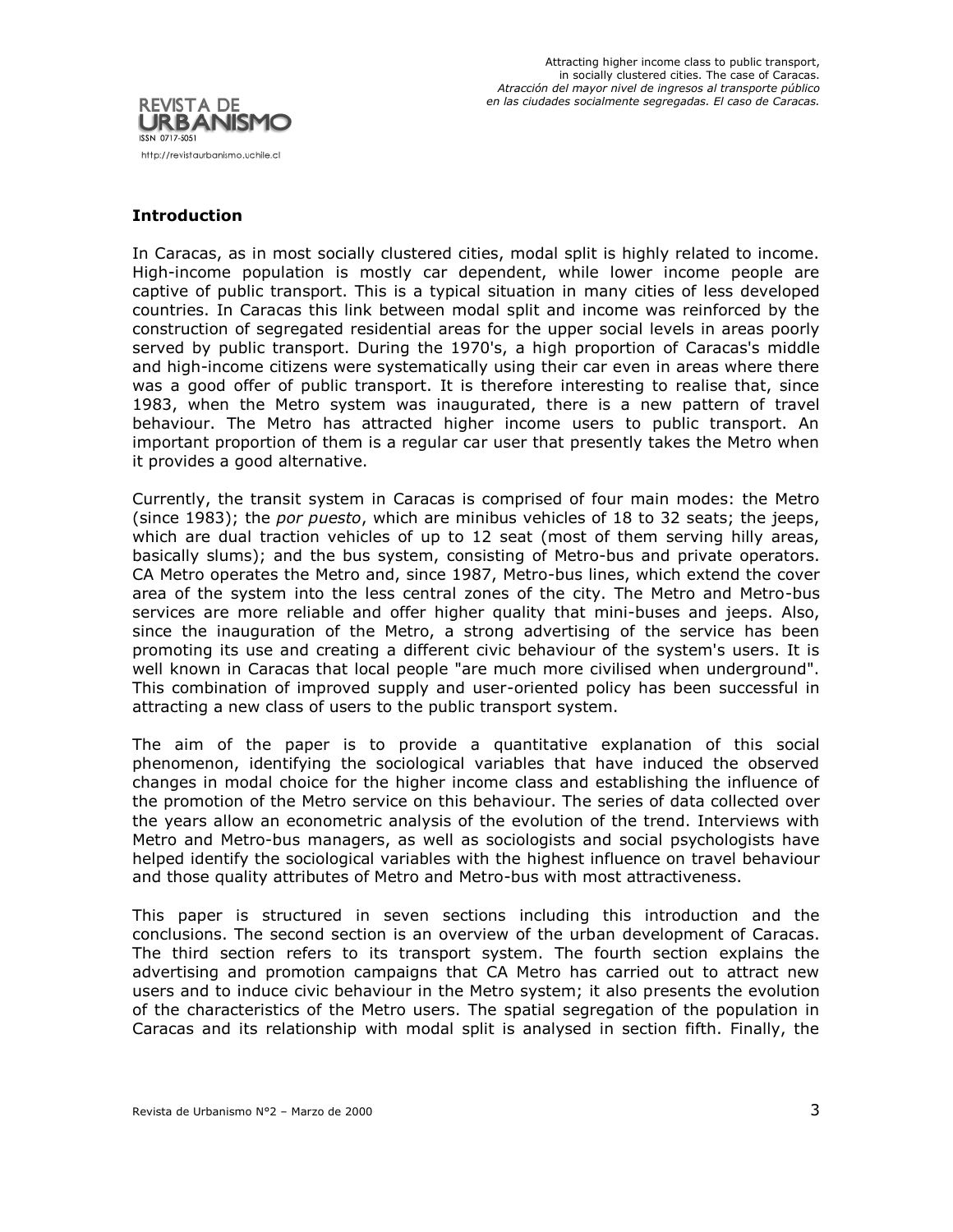

| <b>TABLA 1</b><br>Trips in Caracas (MAC). 1995 |         |              |
|------------------------------------------------|---------|--------------|
|                                                | % trips | <b>Trips</b> |
| <b>Trips</b><br>Daily<br>(thousands)           |         | 6.100        |
| Pick hour daily trips                          |         |              |
| Work (%)                                       | 56%     |              |
| School (%)                                     | 33%     |              |
| Other (%)                                      | 11%     |              |
| Modal Split (percent)                          |         |              |
| Auto $(\% )$                                   | 41%     |              |
| Transit (%)                                    | 46%     |              |
| Walk/Cycle (%)                                 | 13%     |              |
| Transit<br>trips<br>(thousand)                 |         | 2.800        |
| Metro (%)                                      | 34%     |              |
| Por<br>puesto-<br>jeeps <br>(%)                | 60%     |              |
| Bus and metrobus                               | 6%      |              |

sixth section studies the evolution of quality of the Metro service and their relationship with the socio-economic characteristic of the users.

# **1.- Caracas urban development**

Caracas has around 3.1 million people and is located in an east-west valley at an altitude of 900 m. It is bordered to the north by a mountain range (2,700-m) and, to the south, by hills and small valleys connected to the main valley. The city began to grow slowly in the main valley, where most of the flat land is located. But between the 1940s and the 1980s, the city experienced an exponential growth and a strong process of suburbanisation (1920: 118 000 people; 1961: 1.4 million; 1971: 2.2 million; 1990: 2.9 million; 1999: 3.1 million (estimate)). The whole central valley is now occupied and the city has continued to expand into the smaller adjacent valleys and the surrounding hills. Marginal settlements have sprung up in open areas, often on hills (Flórez, 1998b). The city has an area of some 37.000 ha, with 26.000 of them either urbanised or proposed for development (Tobía, 1992). Present density, at around 120 inh/ha, is already quite high.

The Metropolitan Region of Caracas has a population of about 4.6 million, but the Metropolitan Area (MAC) has some 3.1 million inhabitants (FPECM, 1998). The MAC consists of five municipalities (Libertador, Chacao, Sucre, Baruta and Hatillo). Each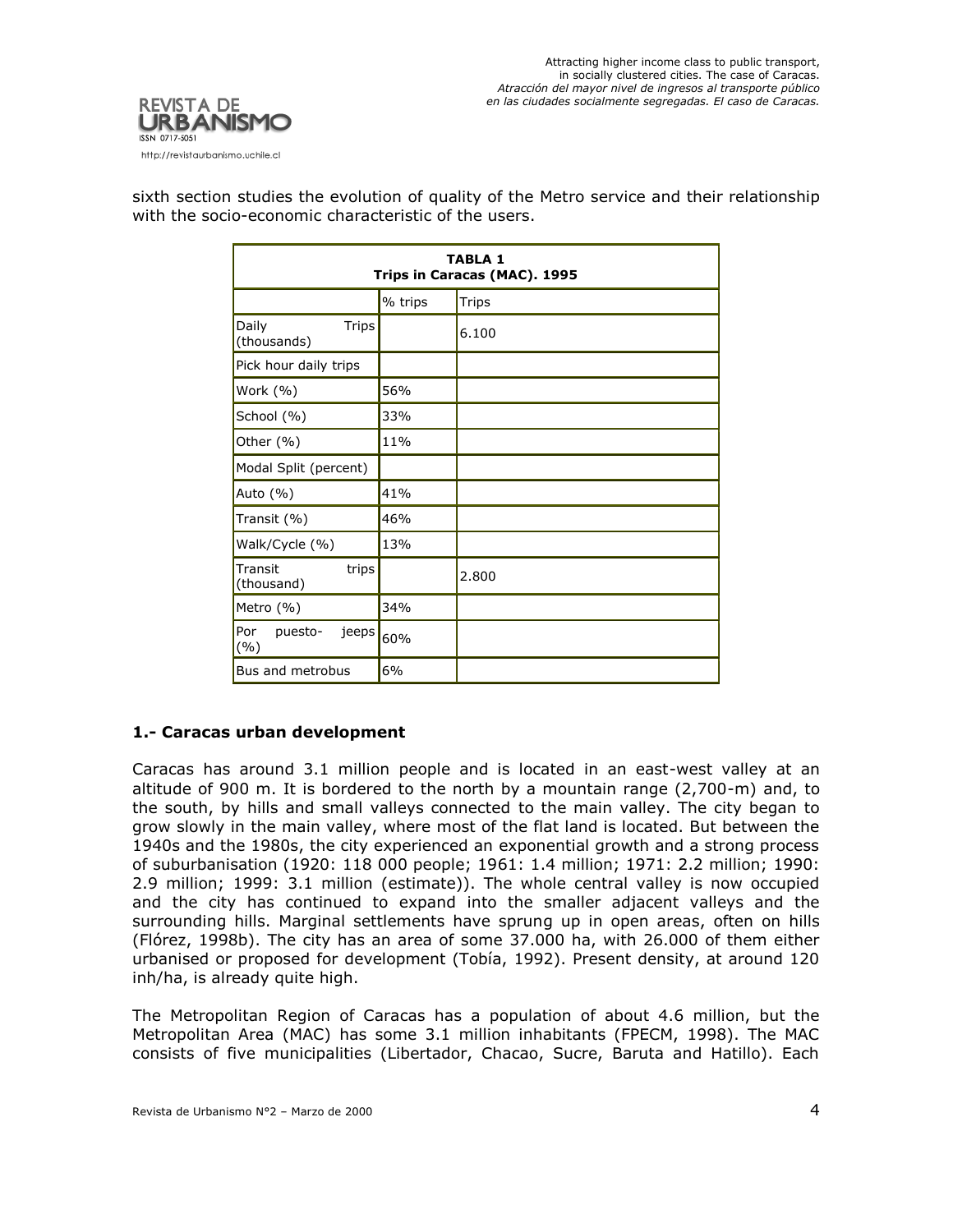

municipality has its own City Council and mayor, making co-ordination of transit services rather complex.

The street network of Caracas was developed following the geographic characteristics of the area. As a result, most highways and principal avenues in the city centre are oriented along the main valley. They are connected with highways that follow the small valleys, linking the city to the surrounding region and to the rest of the country. The road area accounts for 14% of the developed land in Caracas (Tobía, 1992). As currently managed, this network has insufficient capacity, particularly on North-South streets, and does not provide a great deal of connectivity.

Caracas used to have one of the highest rates of automobile ownership in South America (in 1982, it was 167 car per 1000 inhabitants). Its road system developed quickly during the 1950s and 1970s but, since then, investment in highways has not kept pace with travel demand and present road infrastructure is, in general, rather deficient. Caracas has nevertheless one of the most modern heavy rail Metro systems in the world, providing transit services to a key sector of the population (Rivasplata and Flórez, 1998).

The city centre was initially characterised by mixed-use development, with different socio-economic groups sharing common areas. However, in the 1940s, this pattern began to change when a number of single-family residential neighbourhoods, exclusively oriented towards middle income residents, were developed in suburban areas. This urban expansion process has continued and resulted in the creation of exclusive residential areas and a predominance of the central axis, where most of the urban activities and a number of other small industrial and commercial sub-centres are located (Flórez, 1998b).

In Caracas, land use planning based in zoning has induced not only a segregated activity pattern but also a spatial "clustering" of the population according to income. In general, new urban developments are focused on specific socio-economic groups and bring with them an urban design that encourages social segregation. On the other hand, the irregular topography of Caracas has limited its urban development, because it is very difficult to connect some neighbourhoods. Public transport services have also been restricted by topography constraints. Many residential neighbourhoods of high and middle-high income people, with high levels of car ownership, are however located in some hills or in small valleys in high altitude areas. They often have poor connections to the main road network, but this lack of accessibility is considered to provide both security and urban quality (Flórez, 1998b).

## **2.- The urban transport system in Caracas**

Three levels of government administer Caracas urban transport: local, state and national. The local government is responsible for planning, management and control of public transport. The states are responsible for highways and for intercity bus transport, which also provide some low cost services inside the metropolitan area.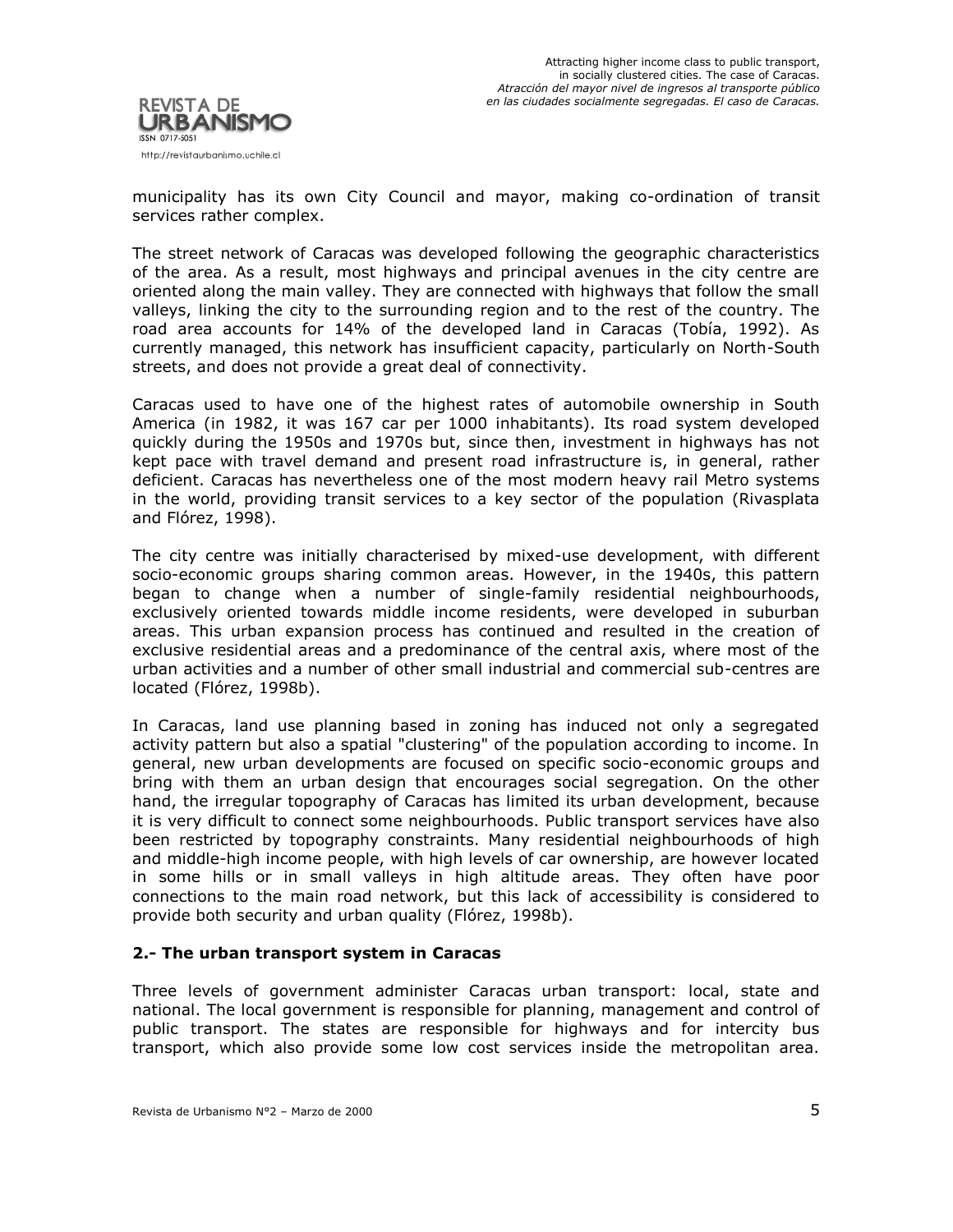

Urban transport policy is defined, at the national level, by the Ministry of Transport and Communication (MTC), which is also responsible for applying and controlling it through a special force, although some local governments have now their own traffic police (Nelson et al, 1999).

More than six million trips are made daily in Caracas: 46% of them by transit 41% by private vehicle and the remainder on foots (Table 1). The transit system consists of non-subsidised private operators and the Metro and Metrobus system that is owned by the public sector. Private operators provide informal services without proper schedules and adapting their itineraries to suit passenger's needs. They use *por puesto* (minibus vehicles of 18 to 32 seats) or *jeeps* (dual traction vehicles of up to 12 seats). The *jeeps* are used in hilly or badly paved areas not accessible to conventional buses. Most operators only own one vehicle. There are also some private bus companies providing formal services, mostly interurban. These companies own up to 40 buses each. Large bus companies are not known in Venezuela<sup>1</sup>.

Metro and Metrobus are operated by *Compañía Anónima Metro de Caracas* (CA Metro), a company with private status but 99% owned by the MTC. The Metro was inaugurated in 1983 and, since October 1987, CA Metro also administers Metrobus, a set of feeder bus lines providing direct services to specific Metro stations. The integration between the bus services and the underground system is supported by a consolidated Metro/Metrobus fare. The Metrobus services have effectively extended the Metro's catchment area beyond the immediate surroundings of its stations into other areas of the city where topography allows it (Rivasplata and Flórez, 1998).

The Metro has three lines. Line 1 with 22 stations and 20.36 km long; Line 2 with 13 stations and 17.81 km long; and Line 3 that only has 4 stations and 4.35 km, but is due for extension in the next four years. Line 3 was opened in 1994 and is the last extension of the underground system.

The Metro follows the principal east-west axis along the main valley, with more recent extensions towards the south along the small valleys. It only provides acceptable direct access to some 40% of the population of the MAC. The Metrobus, which operates a total of 25 routes and carries 120,000 daily passengers, extends services to areas with good road access and even reaches some urban areas outside the MAC. Overall, the Metro/Metrobus service only takes some 38% of the total number of transit trips (Table 1, [and 7 and Figure 4, in original article]).

The surface transit system (predominantly minibuses and *jeeps*) does not offer a high degree of reliability (lack of schedules and designated stops) but takes 60% of all transit trips because of its much wider coverage. The *por puesto* and *jeeps* are run by

 $\overline{a}$ 

<sup>&</sup>lt;sup>1</sup> The Metrobus operation is unique in having 300 buses (Nelson *et al.*, 1999).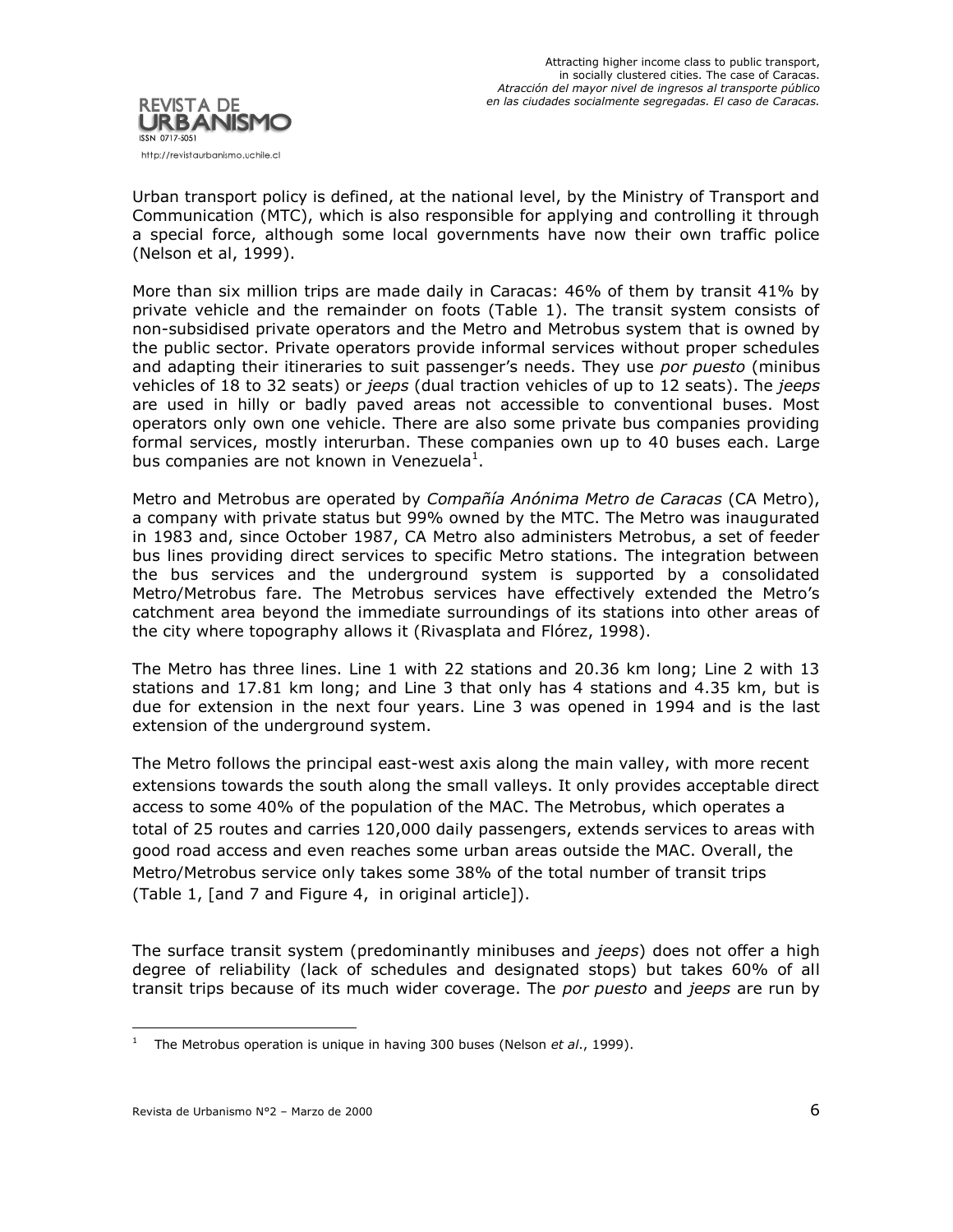

private operators and provide transit services basically to low-income groups. They have minimum public support while the Metro/Metrobus service, which offers premium transit services mostly to middle and upper-middle income residents, is heavily subsidised. Public subsidies have actually been increasing. Its flat rate has been going down, in constant terms, since the inauguration of the Metro until 1996, when its real value was 60% lower than in 1983. In spite of later increases, the present tariff is still 38% lower than in 1983. It comes to no surprise that since 1988 the operation has been subsidised. In 1998 ticket sales only covered 53% of operational costs.

Private operators receive some minor assistance through student bonuses directly paid to the service provider and soft loans for fleet replacement. In spite of tariffs being fixed by the MTC they are able to provide a rather effective service. But this system has severe negative impacts on road safety and on pollution (as vehicles are often poorly maintained) and implies a loss of scale and scope economies because more than 80 percent of all multi-operator connections are made informally, without the benefits of fare and route integration (Cedano and de Freitas, 1994). Institutional integration between Metro and private operators has been indeed problematic owing to (Rivasplata and Flórez, 1998):

- The uncertainty of *por puesto* routes and schedules (severe traffic congestion hinders their reliability) and the difficulties to organise and manage so many private operators;
- The aggressive competition among *por puesto* operators and the lack of a legal framework within which to co-ordinate these services, as there is no single metropolitan transport authority and different levels of authorities assume the same responsibilities;
- Insufficient financial resources available compared with what is required.

In fact the two types of services are extremely different. The quality standard of Metro and Metrobus is impressive in comparison with the *por puesto* operation. The Metro system is extremely clean and tidy, it has automated entry and exit barriers controlled by magnetic tickets and has staff that is helpful and well dressed (Nelson et al., 1999).

## **3.-The effects of marketing and quality of service in the social mix of public transport users**

# **3.1.- The design of a user-oriented policy**

During 1979 and 1980, prior to the commissioning of the new underground system, CA Metro designed a set of policies to obtain a positive attitude from the potential users of the system. The main objective was to have Metro users behaving differently than those using the then available public transport modes. The policies and the corresponding actions to produce the attitudinal change took advantage of the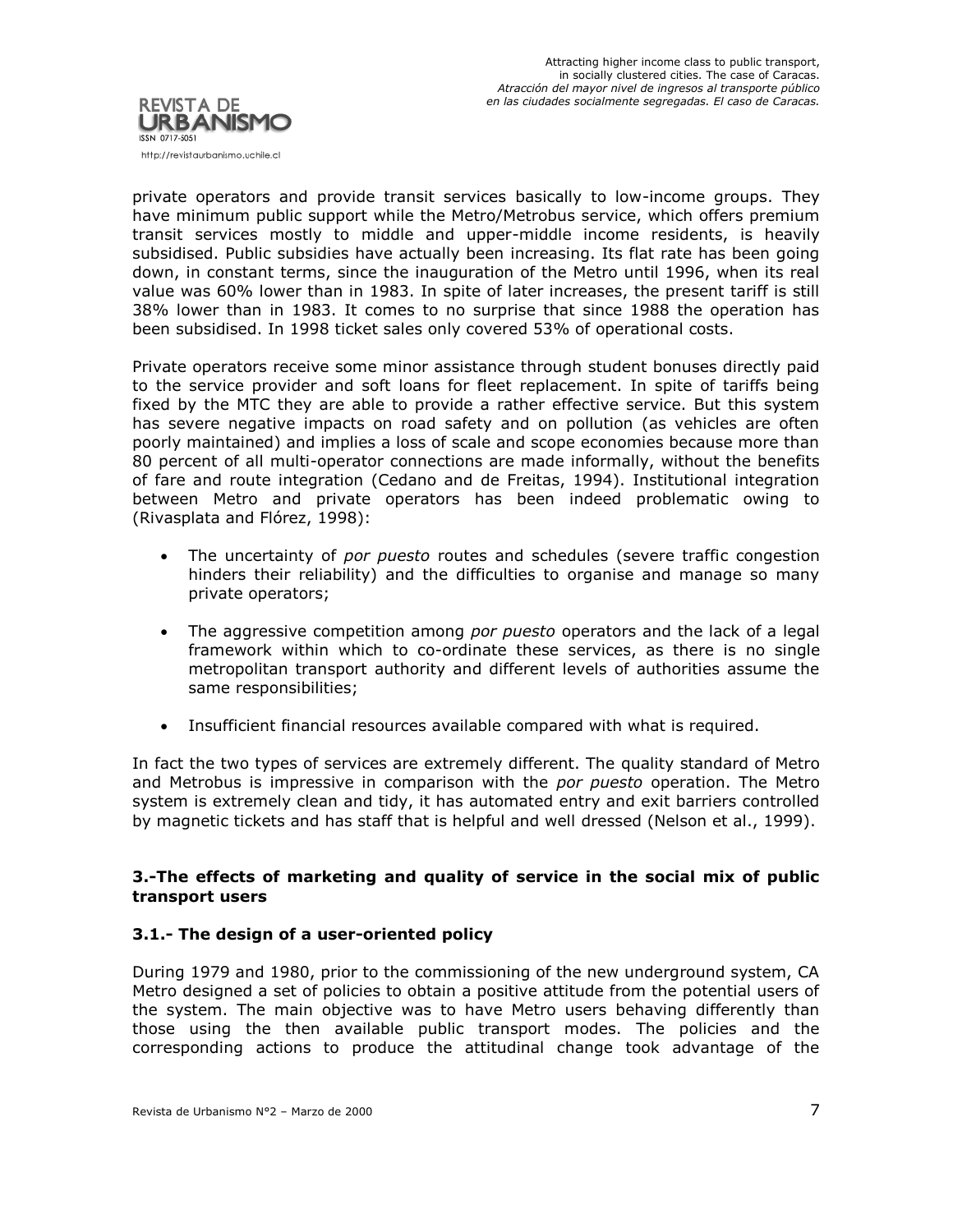

experience of metro operators around the world and focused on management methods directly linked to the characteristics and desires of the users. The results were outstanding, so two years after the inauguration of the first line, the idea that there were two types of people in Caracas "those moving around in the surface and those travelling underground" was widespread (CA Metro, 1987).

To define policies and actions, the fundamental hypothesis adopted was that the behaviour of transit users in Caracas was a complex phenomenon and that the typical user was responsive to the conditions of the service he was offered. The hypothesis of inherently rebellious and vandalic users was thus rejected in favour of the theory that his behaviour was purely reflecting the environment he was submerged into. Surface public transport was aggressive to his qualities as a human being and he was reacting aggressively against it. The conditions (the environment) of the system had to be changed to bring about a positive attitude. The following policies were considered to be sufficient to create an adequate environment:

1.- The use of persuasive techniques to control the user.

2.- The provision of high quality service regarding, in particular, the reliability of the transport services and the correct operation of stations equipment (ticket machines, automatic gates, etc.) and cleanness in stations and vehicles.

3.- The selection and maintenance of capable staff, with strong motivation.

4.-The periodic launching of information and guidance campaigns directed to the users. (CA Metro, 1987).

These policies were implemented through some concrete actions:

## **3.1.1.- Persuasive control**

At the time, end of the 1970's, persuasive control was considered quite innovative, particularly in the South American cultural context where control actions were basically repressive. It was based on the following measures:

- a. Persuasive attitude and communication language. Operational staff would be given special training.
- b. Positive written messages. This was reflected in the user's norms indicating what the correct behaviour of the Metro user should be. The norms provided a justification of its implementation and, in some cases, alternatives to interdictions were given. The same philosophy was applied to the messages conveyed through loudspeakers.
- c. Creation of an unarmed Metro security force in charge of ensuring norms' compliance and protecting and assisting users.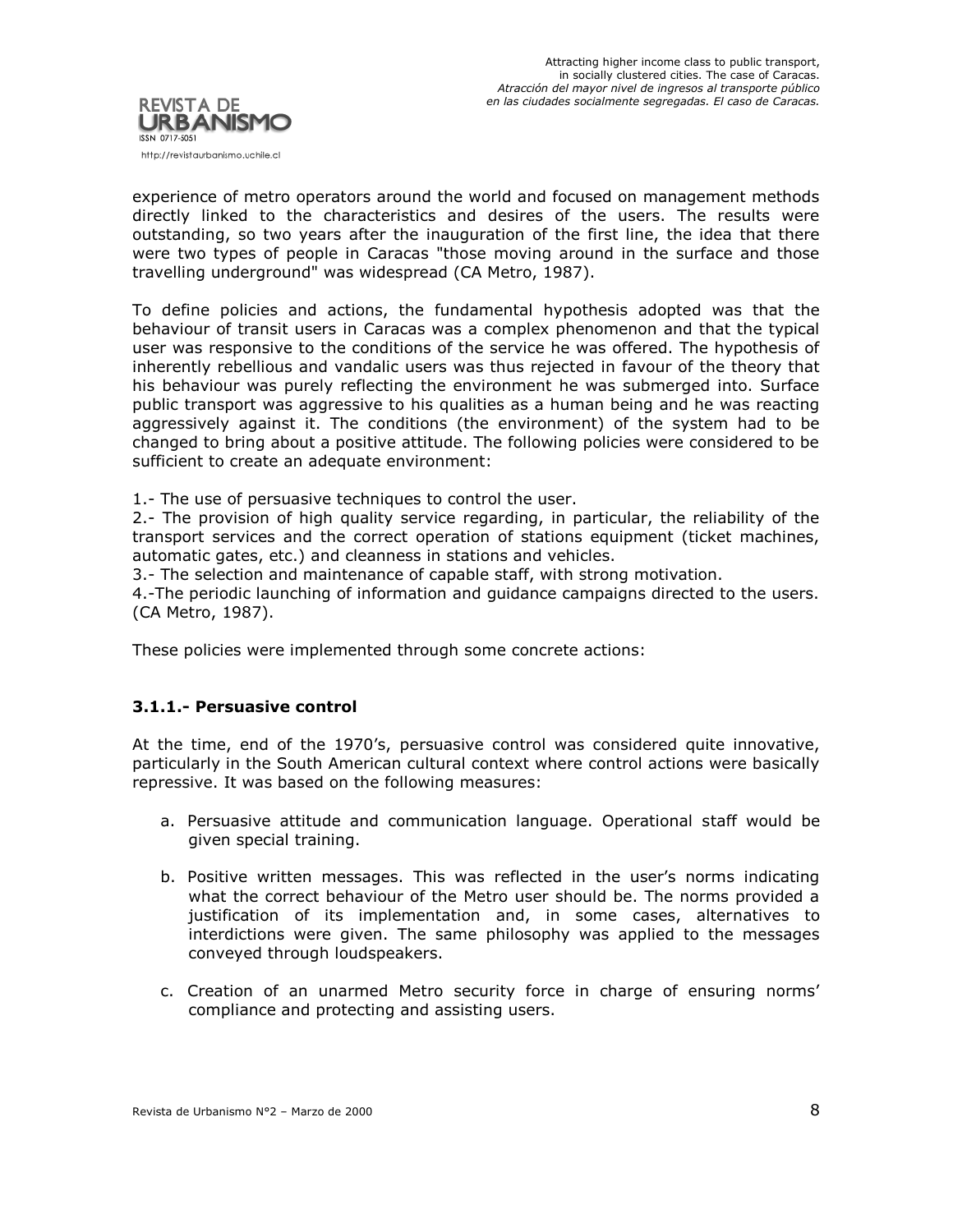

d .Creation of a specially trained Metropolitan Police Unit devoted to the protection of Metro users and premises. (CA Metro, 1987).

# **3.1.2.- Service quality**

CA Metro was committed to provide very high quality of service. The concept is that people soils areas that are already dirty and destroys equipment that does not work. So the education of the users must go hand in hand with clean facilities, equipment (vending machines, escalators, public telephones, etc.) that consistently works and is quickly repaired when fails. Users must also be given precise and rapid information on any problem occurring in the system. Of course, high frequency and reliability of train services and safe and comfortable travel were deemed critical factors in the perception of quality. Speed and physical elements (i.e. location of and access to stations) were assumed as given.

## **3.1.3.- Staff training**

The company gave the greatest importance to the selection and training of the staff that had to be in contact with the public. The programme started in 1980, well before inauguration, to ensure its success. It introduced training approaches and incentives to performance that were unheard of in the public sector in Venezuela.

# **3.1.4.- User education and guidance**

A full year before opening, separate education campaigns for prospective adult users and for children were launched both to attract users to the Metro and to improve their behaviour. These campaigns have continued ever since. Scholars' visits have proved to be effective both in training future users and in inducing parents to use the system. A separate action to inform station neighbours of the works taking place in the area and a massive advertisement campaign in the media three months before inauguration contributed to create positive expectations from the local population and practically eliminated any opposition to the new system. An advertisement campaign, with specific objectives, is launched every year to maintain this positive approach.

A service of personalised attention to users, with staff addressing users in trouble, and a "suggestions and claims" service individually responding to customers' comments complement the programme. This direct and continuous relationship with users has been positive for patronage but has also provided a good knowledge of user's perception of the service that has proved very useful to improve the performance of the operation.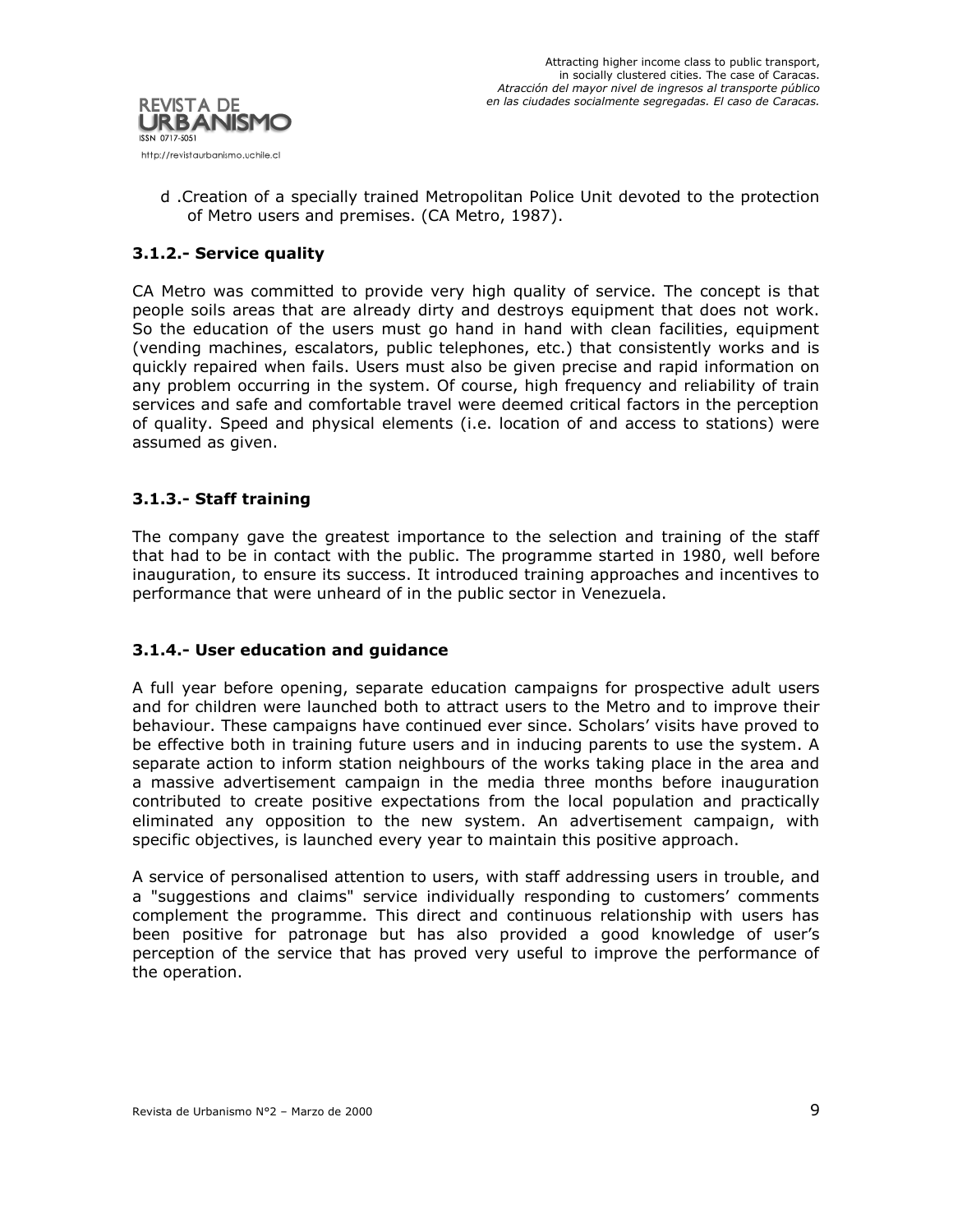

# **3.2.- Characteristics of Metro users and their trips**

The effects of the various policies can be observed from the results of semi-annual and annual surveys carried out by the Planning Direction of CA Metro since the start of operations. They have been mostly used as a qualitative information source and for short-term management measures. Here they have been used for a more comprehensive time series analysis, following a complex selection and screening process that was necessary to determine consistent input data.

## **3.2.1.- Socio-economic data**

The typical Metro user is a young employed person. Users between 18 and 40 years old represent 75% of total patronage ([Table 2, in original article]). This figure has remained constant since 1983. Depending on the specific year, white-collar employees represent from 23% to 30% and professionals between 20% and 29% of all users (table 3). Over the years the proportion of professionals has been going down in favour of the number of white-collar employees. The proportion of students (17% to 20%) and blue-collar employees (around 15%) has remained relatively stable over the period.

The distribution between males and females is balanced, but the percentage of women has been steadily increasing. A subjective indicator of socio-economic level used in the surveys has not been included in the input data as it has not been considered sufficiently reliable and because car ownership provides a more accurate estimator of income level in the context of Caracas. A reduction in the number of car owners using the Metro over the period of operation can be clearly observed. While in 1983 some 34% of the users were car owners, this figure has gone down to 20% in the early 1990's and to 16% in the latest survey ([Table 4, in original article]).

This reduction in car owners among Metro users could be argued to be due to changes in traffic management. Indeed, between the inauguration of the Metro and 1988 there were some restrictions to the use of cars within the city<sup>2</sup>. However, while data tend to indicate an important impact of car restriction measures on Metro use (some 15% of the reasons for car owners taking the Metro), it would appear that this disguises lack of car availability, which increases from 15% to 25% when restrictions are levied ([Table 5, in original article] ). It seems that cost (including parking), security, speed and comfort (although this –worryingly- with less and less weight) are the main reasons to leave the car at home for centre-bound trips. Nevertheless it is interesting to observe that the Metro is considered the alternative mode, when car is not available, for some 30% of car owners using the system. Overall, however, Metro patronage mostly comes from transit users. Trips that would otherwise be made by car

 $\overline{a}$ 

<sup>2</sup> Cars were forbidden inside the city for one working day a week ("stop day"), according to the plate number to reduce congestion and pollution. This action was rather unsuccessful and was declared illegal in 1989.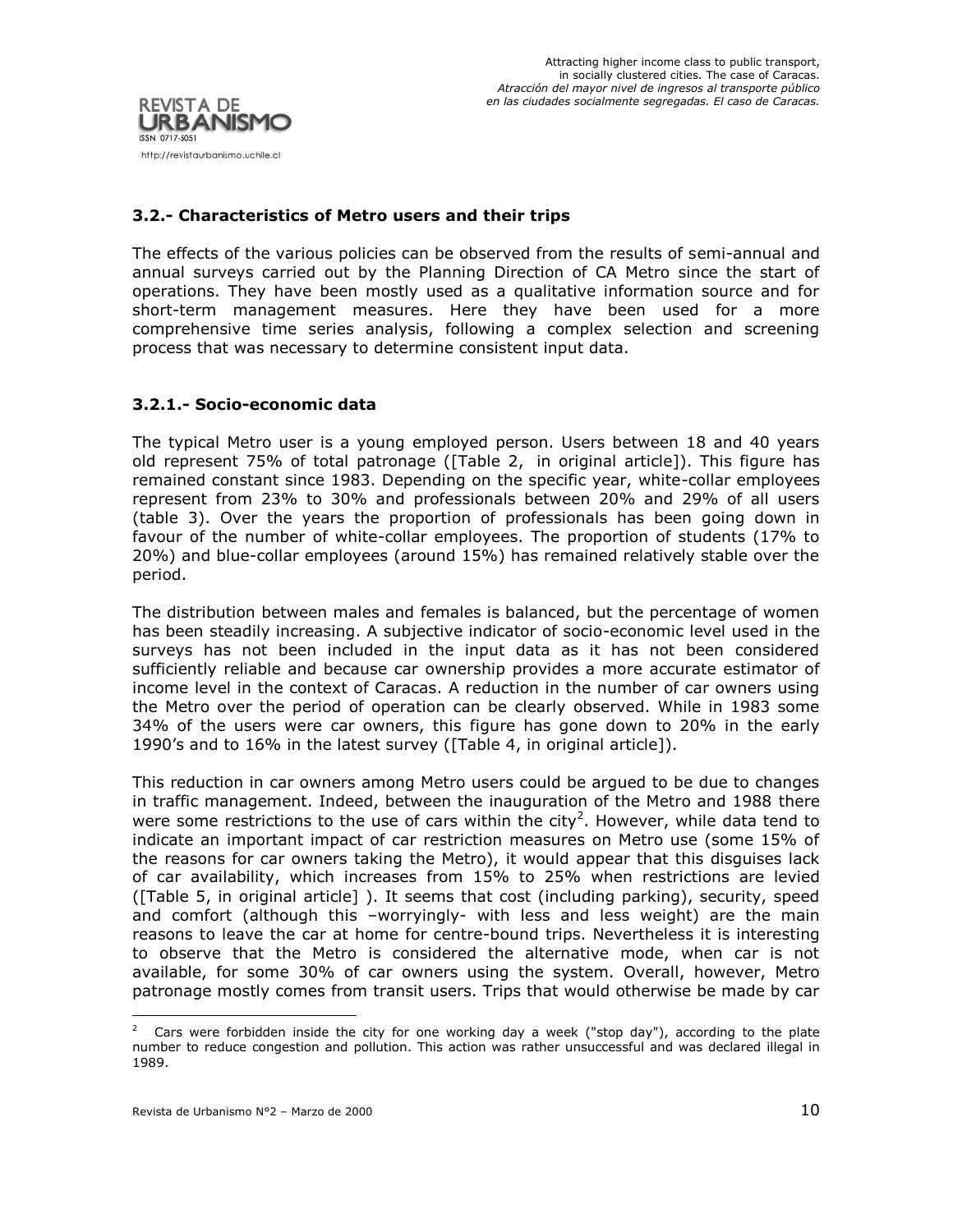

were some 20% at inauguration but only 7.5% when a similar survey was carried out in 1991 ([Table 6, in original article]).

From the observation of the data: less professionals, more women, less car owners and less trips attracted from prospective car users, one can conclude that the socioeconomic level of Metro users has been going down steadily. The indication that comfort is less relevant could show both a deterioration of the service or more importance being given to cost aspects. The evolution of service quality is discussed in point 5.

## **4.- Spatial segregation and modal split**

## **4.1.- Caracas, a socially clustered city**

Spatial segregation according to income levels is particularly marked in Caracas. Dividing the city in 10 main areas and the population in four different income categories (slum inhabitants, low income, medium income and high income) it can be observed that 92% of the people in the Northeast and 77% of the people in the East live in slums. On the contrary, 62% of the South-eastern residents have high and 18% medium income levels. In the central axis 69% of the population has low income and 20% medium income. All the other areas also have a clear predominance of a specific income level group. Only in the North axis there is a certain social heterogeneity, with 11% of the people living in slums, 19% having low, 26% medium and 44% high income levels. Within the areas segregation is still more relevant, so neighbourhoods are strictly segregated from the sociological point of view (Flórez, 1998b).

#### **4.2.- Comparison of income levels between Metro users and the general population**

According to a survey carried out by CA Metro in May 1998, the average income of Metro users was some Bs. 246.000 (\$500 in 1998), 20% higher MAC's average. Figure 5 shows the statistical distribution for both populations, indicating that the phenomenon is based on a higher usage of the system by medium income people than by low-income people<sup>3</sup>. This figure shows that the proportion of middle income Metro users is higher than their proportion of the overall population of the city. Low income users are and, correspondingly, less represented in Metro patronage, as they mostly use the *por puesto* and *jeeps* services<sup>4</sup>, which have much lower tariffs<sup>5</sup> (CA Metro, 1998b).

 $\overline{a}$ 

As already indicated by the very low percentage of unemployed and modest percentage of workers in Table 3 [in original article].

<sup>4</sup> Around 60% of all Metro users complete their trips with *por puesto* and jeeps services.

<sup>&</sup>lt;sup>5</sup> The very low petrol taxes in Venezuela explain, in part, how these services can operate practically without subsidies, but also the financial difficulties of many individual operators, the atomisation of the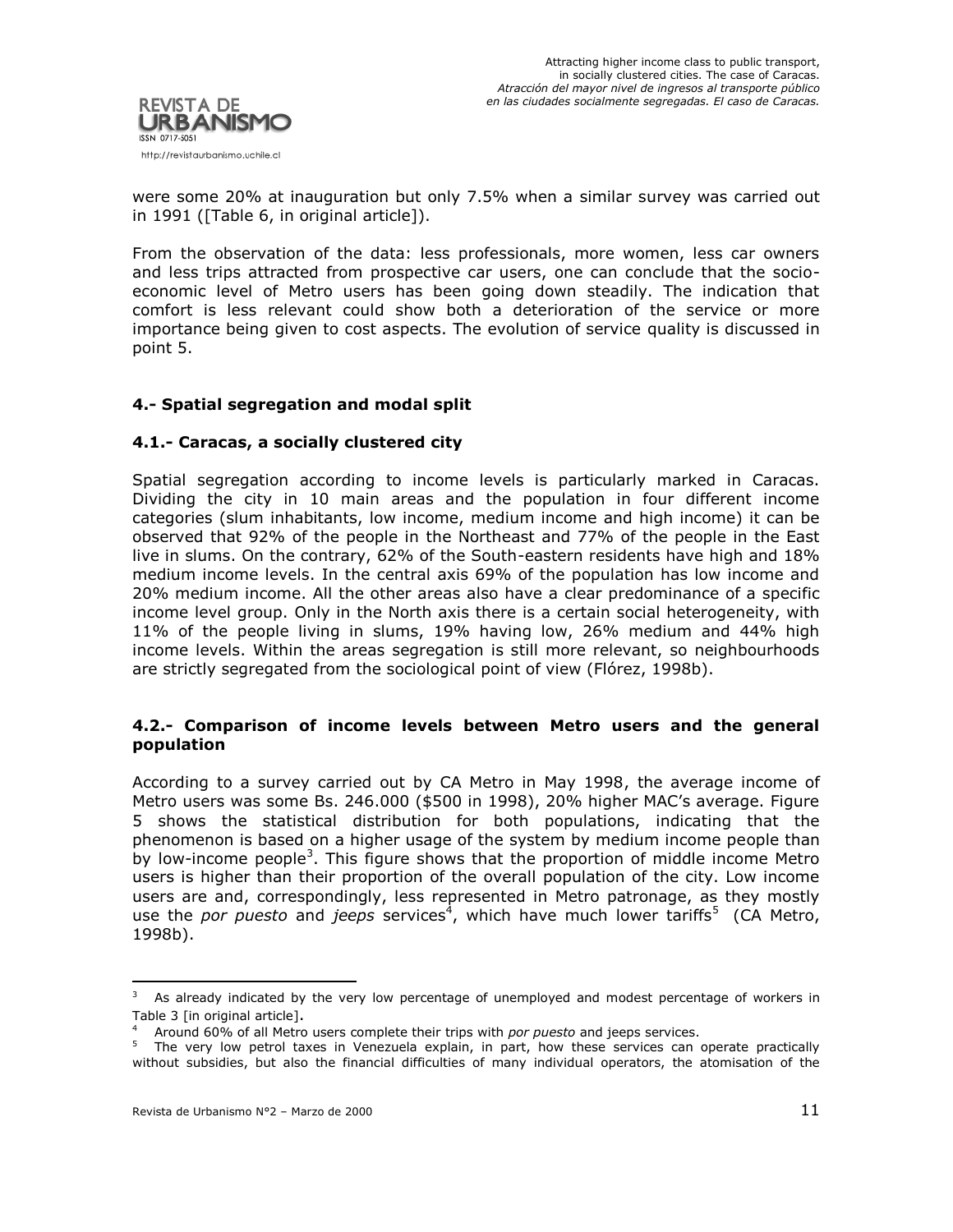

## **4.3.- Car ownership and correlation with public transport usage in Metro served areas**

Contrary to the detailed information available for Metro users, there is little systematic information on surface public transport users<sup>6</sup>. CA Metro has gathered, however, some useful aggregated information in the Metro served corridor, where the highest population and employment densities can be found in the city and where there is the highest concentration of transit services. Nine macrozones, with a total population of 1.348.000 people in 1996, have been used for referencing. Figures 1, 2 and 3 [in original article] synthesise the analysis of 1996 data.

The percentage of households owning one or more cars in the whole of Caracas is 44.4 %. Along the Metro axis car ownership, at 41.5 %, is slightly lower. These averages hide, however, high differences between areas. Variations between the nine macrozones (from 26.5% to 67.3%) reflect the gaps in income levels and urban quality. It is interesting to observe (figure 8) that car ownership levels in the areas progressively served by the Metro following its extension do not show relevant differences with the average. The reduction in the percentage of car owners amongst users cannot be blamed on the different characteristics of the population with direct access to the service.

Figure 1 shows that the percentage of public transport trips goes down slightly, from 63% to 53% (53% is the city average), with increasing car ownership. The correlation is not very strong ( $R^2 = 0.33$ ). The linear fit is even milder ( $R^2 = 0.22$ ) for Metro trips, but in this case (figure 2) the link is positive meaning that the number of Metro users increases with car ownership for households located in the Metro axis. Figure 3 confirms this particularity, showing an important reduction of non-Metro transit trips with higher car ownership. The correlation is not strong ( $R^2$ = 0.38) as there are substantial differences between areas with similar income levels but with different accessibility to Metro stations<sup>7</sup>. Data show a clear preference for Metro as public transport mode for people with higher income living in the areas directly served by Metro. So, in spite of the observed reduction in the number of car owners using the Metro system, this analysis indicate that there is a good potential to reverse the trend if adequate measures are applied.

**.** 

industry and, consequently, its poor performance. Public transport tariffs (and petrol taxes) is a very sensitive political issue in Venezuela.

<sup>6</sup> Only information on Metrobus users is periodically collected.

 $7$  The Chacao-Dos Caminos macrozone is the one with the highest motorization, the highest employment concentration and has a good access to the Metro system. 53% of the trips are made by public modes, 79% of them by Metro.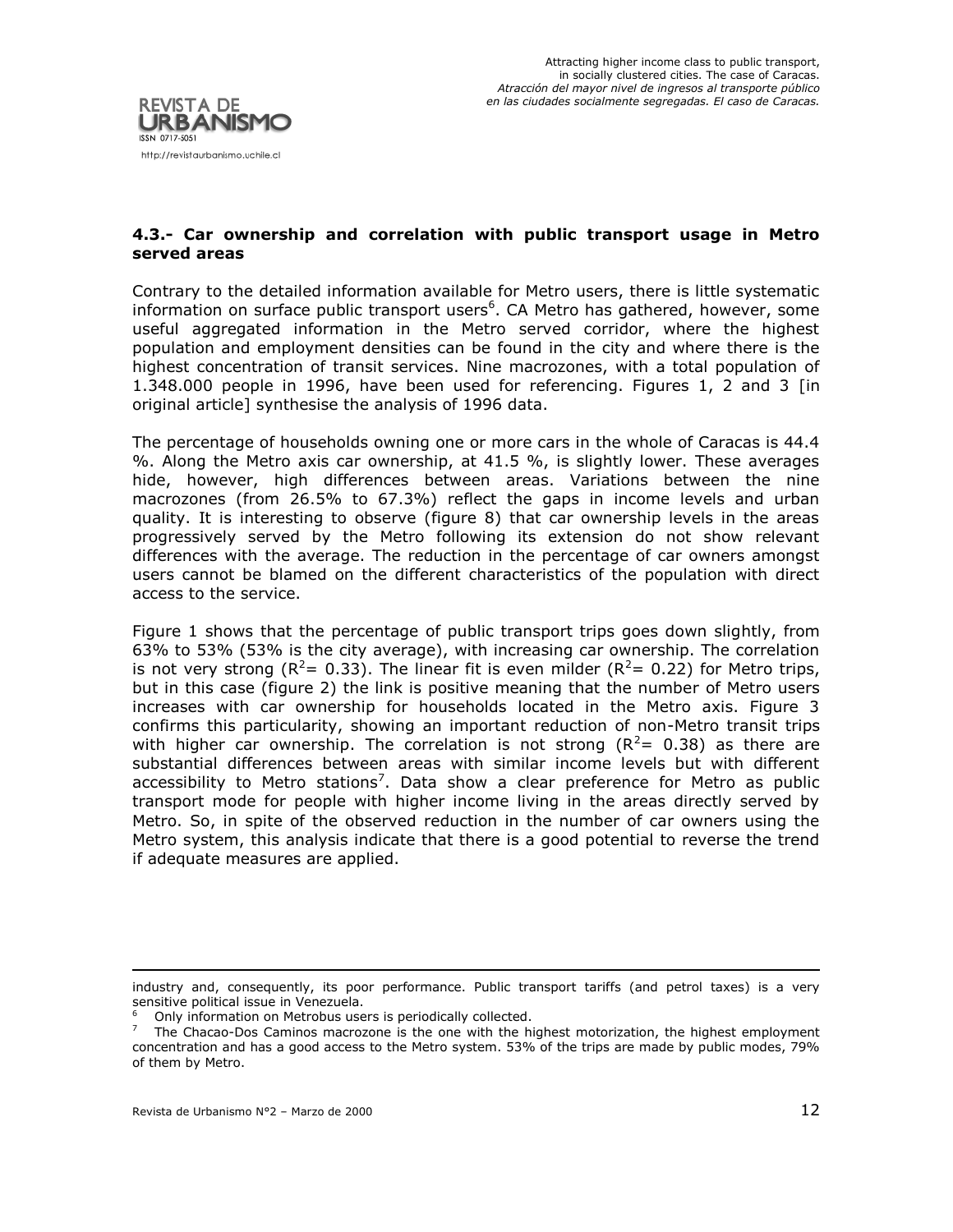

## **4.4.- Relationship between residential area and modal split**

Residential areas can be classified according to the amount of controlled urban development. Type I areas are those where more than 80% of the development is controlled. In type II areas between 40% and 80% is controlled, while in type III more than 60% of the people lives in slums. Type I areas obviously have the residents with the highest income levels.

From the 45% of the population of MAC with direct access to Metro services approximately half a million live in type I areas and the same amount in type II areas, with some 300.000 living in type III areas. Metro usage decreases, however, with urban quality, with type I areas having 21% of Metro users and type III only 15% (figure 4 and table 7). The highest usage of Metro is outside the central axis, but it is relatively small (11%) for type II areas. This indicates again that higher income levels are ready to use the Metro, particularly if access is good.

## **5.- Quality of service and income level of public transport users**

Every six months CA Metro carries out detailed quality evaluation surveys. Interviewees give values between 0 and 10 to several attributes and the results are added up by CA Metro to produce a single global quality indicator. The results have been extremely useful to the company to define specific actions to improve those aspects being perceived as more important by the users and those requiring enhancement. This policy proves correct in the short term, as low points in one specific survey tend to improve in the next one. But it is not clear that the long-term effects are as good, because the global evaluation indicates a continuous deterioration of the quality of service perceived by Metro users. In the 1980's values between 6 and 7.5 were common, while since 1990 the global index has reduced to values between 4.7 and 5.7.

A time series analysis (between 1983 and 1998) of quality indicators and Metro user characteristics provide a quantitative assessment of the impact of service on the socioeconomic composition of patronage. Global indexes have been plotted against the percentages of car owners and professionals users. A strong direct correlation ( $R^2$ = 0.84) with the amount of car owners and a significant one  $(R^2= 0.49)$  with the percentage of users defining themselves as professionals (figures 6 and 7) show that higher income users, particularly those owning a car, are very sensitive to quality of service.

In 1998 a survey comparing the satisfaction levels of Metro and surface public transport modes showed that Metro users have a very positive perception of the system compared to the service received, which is sensibly more appreciated than the service provided by other modes. Almost 68% of them thought that Metro provided a good or very good service (29% that it was just satisfactory), while only 26% thought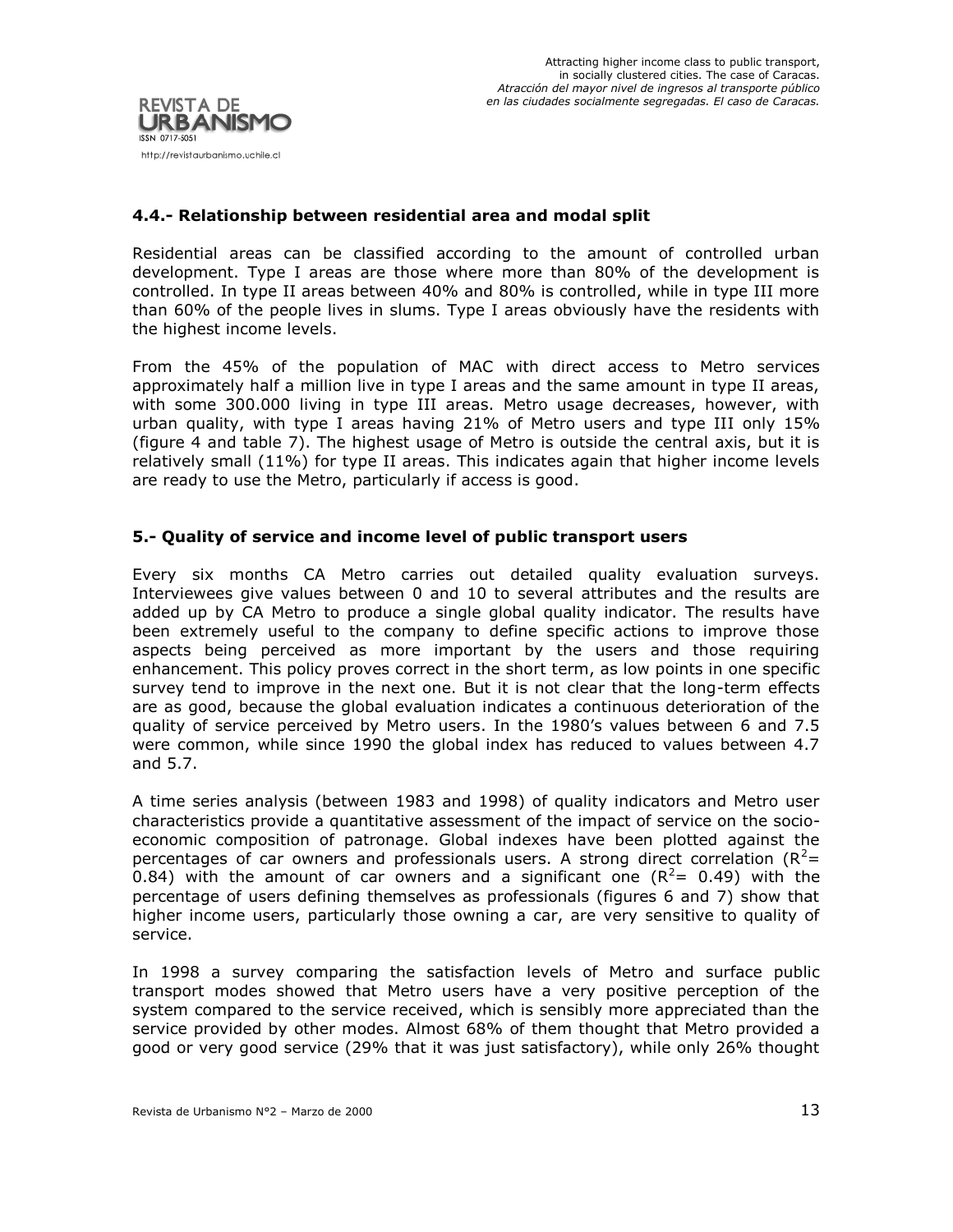

that surface public transport was good, 61% that it was satisfactory and 12% thought it was poor (CA Metro, 1998a).

It is interested to observe that both Metro and surface transport fares decrease over time in real terms. In 1998 both fares were about 40% below 1983 level. Lower Metro fares may attract more low-income people to the underground. But the real income of households in Caracas has substantial decreased during the periodic (1998 average income was half of what it used to be in 1985), so no direct link between the reduction in the percentage of higher income users and fares reduction can be established. On the contrary, the general impoverishment of the population has let to a reduction in the number of metro users. Probably this lost is due to poorer people is not travelling or using the *por puesto* service.

## **6.-Conclusions**

With the inauguration of the Metro of Caracas a significant proportion of car users was diverted to the underground system. The modal transfer was related to the high quality of service offered by the new system compared to surface public transport. This quality was not only the result of technical performance and high quality standards but the response to a well organised image campaign, the special education of staff directed towards the persuasive control of users and the provision of adequate guidance and information systems. This user-oriented policy was able to generate a civic behaviour that was unheard of in the city and to convert the Metro into a symbol of public pride and an example of effective public service.

Quality of service has slowly deteriorated, however, due to some financial difficulties produced by tariffs strongly diminishing in real terms, growing demand (induced by the extension of the network) and other factors. User surveys indicate that this deterioration is clearly perceived, but the direct reflection is a rapid reduction in the percentage of car owners using the Metro and, in general, of users with higher income level. The analysis of the time series available clearly shows a correlation that seems independent of the effects of tariffs and extension of the network. So, there appears to be a much higher sensitivity than expected of higher income people to the quality of service (in particular security and comfort, as speed remained basically constant).

A high percentage of Caracas Metro users require a separate mode to complete their journey. However, except for the Metro-Metrobus there is no intermodal integration. In the short term, it looks difficult to reach an integrated transit system in Caracas, but a performing central operation such as the Metro-Metrobus seems the best catalyst for the modernisation of the whole system.